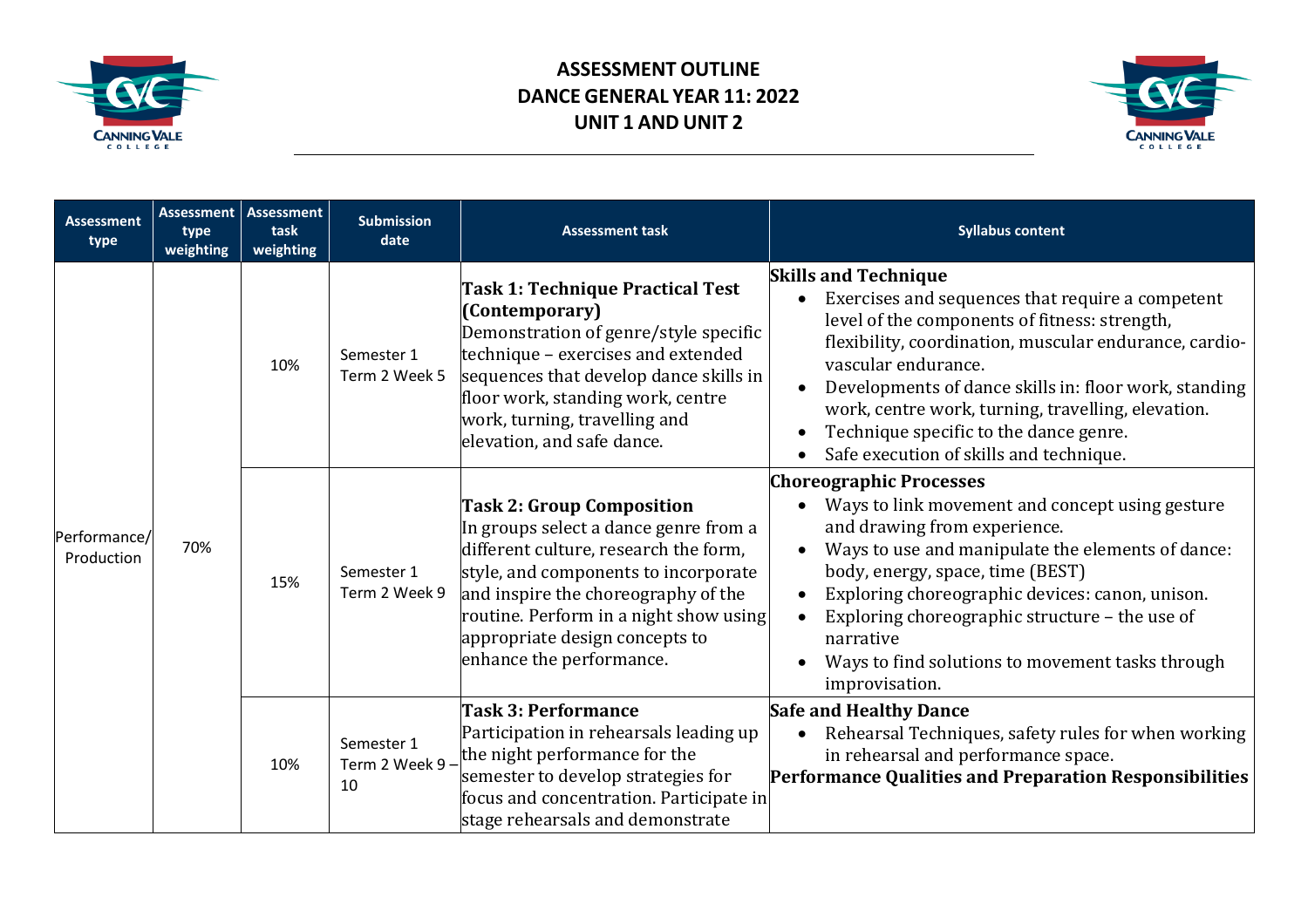



|     |                             | appropriate care of costumes and<br>props.<br>Participate in a night show displaying<br>performance qualities that have been<br>explored in class to present<br>choreographic intent.                                                                                                                                                                                                                                           | Technique for focus and concentration, ways to<br>practice with accuracy, retention, knowledge, or<br>variety of performance spaces.<br>Ways to use effective rehearsal time.<br>Care and appropriate use of costumes and props.<br>Cleaning up post performance.                                                                                                                                                    |
|-----|-----------------------------|---------------------------------------------------------------------------------------------------------------------------------------------------------------------------------------------------------------------------------------------------------------------------------------------------------------------------------------------------------------------------------------------------------------------------------|----------------------------------------------------------------------------------------------------------------------------------------------------------------------------------------------------------------------------------------------------------------------------------------------------------------------------------------------------------------------------------------------------------------------|
| 10% | Semester 2<br>Term 4 Week 3 | Task 4: Technique Practical Test<br>(Hip Hop)<br>Demonstration of genre/style specific<br>technique - exercises and extended<br>sequences that develop technical skills<br>in floor work, standing work, centre<br>work, turning, travelling and<br>elevation, and safe dance practice.                                                                                                                                         | <b>Skills and Technique</b><br>Exercises and sequences that require a competent<br>level of the components of fitness: strength,<br>flexibility, coordination, muscular endurance, cardio-<br>vascular endurance.<br>Development of dance skills in: Floor work, standing<br>work, centre work, turning, travelling, elevation.<br>Technique specific to the dance genre.<br>Safe execution of skills and technique. |
| 15% | Semester 2<br>Term 4 Week 4 | <b>Task 5: Group Composition</b><br>Research how dance is used for<br>entertainment and watch music<br>videos as examples and breakdown<br>the components of music videos to<br>understand how it complements the<br>music industry. Choreograph and film<br>a music video using design concepts to<br>support your intent. A digital and live<br>version of the dance will be presented<br>at the night show for the semester. | <b>Choreographic Processes</b><br>Responding to stimuli to explore and create<br>movement for concepts/themes, improvisation.<br>Experimenting and adapting elements of dance: Body,<br>Energy, Space, Time (BEST).<br>Ways to structure dance - beginning, middle and end.<br>Choreographic devices: motif and contrast.<br>Exploring movement that reflects mood/emotion.                                          |
| 10% | Semester 2<br>Term 4 Week 4 | <b>Task 6: Performance</b>                                                                                                                                                                                                                                                                                                                                                                                                      | Performance Qualities and Preparation Responsibilities                                                                                                                                                                                                                                                                                                                                                               |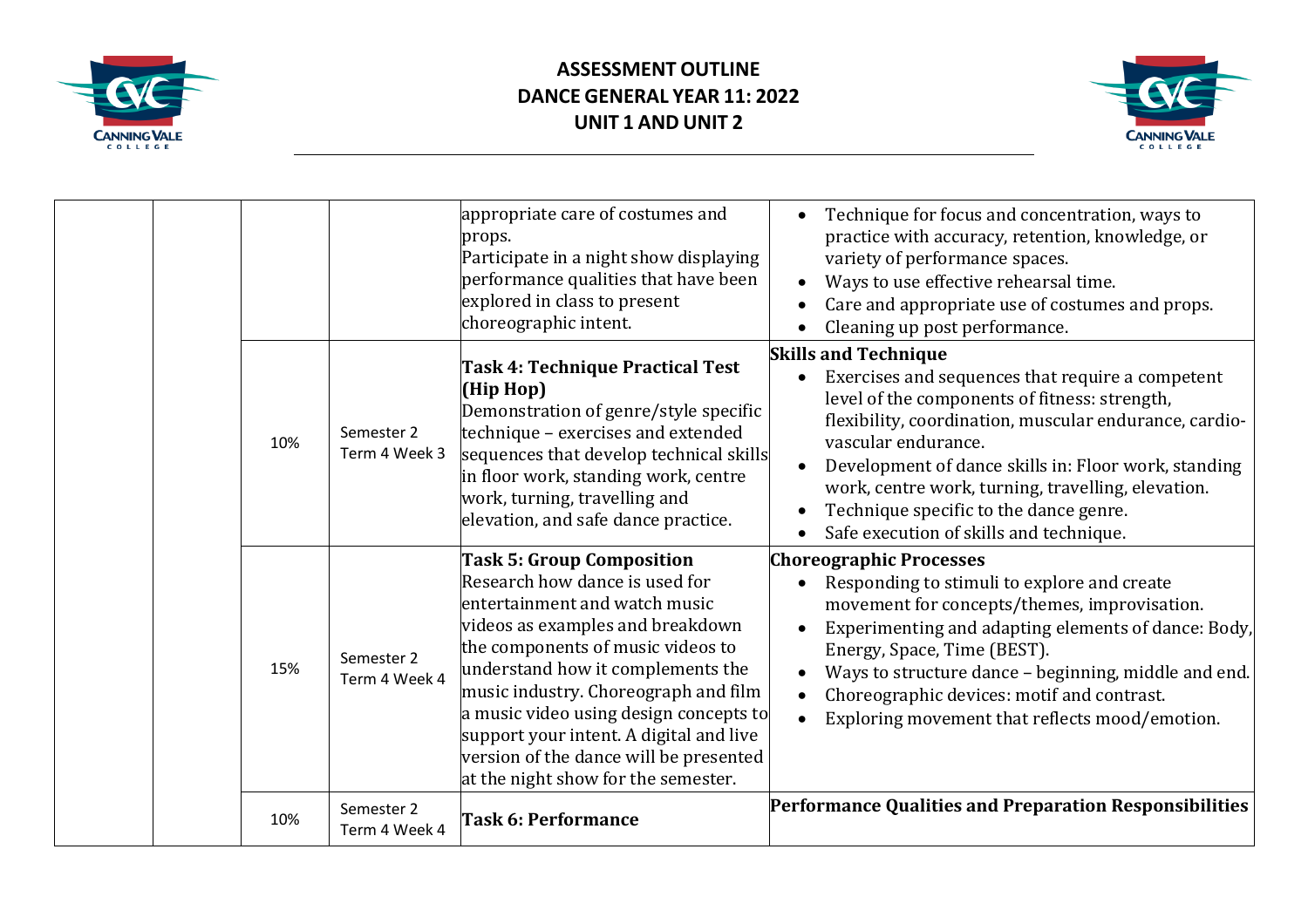



|          |     |     |                             | Differentiate between warming up for<br>rehearsal and performance.<br>Participate in a night show to<br>demonstrate appropriate theatre<br>etiquette backstage and perform to an<br>audience displaying movement and<br>performance qualities to engage the<br>audience.                                                   | Ways to engage with the audience: facial expression,<br>$\bullet$<br>gesture, accurate reproduction of movement.<br>Theatre etiquette, such as appropriate backstage<br>$\bullet$<br>behaviour, noise levels, ways to demonstrate<br>consideration for other performers, positioning in<br>wings.<br>Warm-up appropriate for performance.<br>Effective rehearsal techniques.<br>$\bullet$                                                                     |
|----------|-----|-----|-----------------------------|----------------------------------------------------------------------------------------------------------------------------------------------------------------------------------------------------------------------------------------------------------------------------------------------------------------------------|---------------------------------------------------------------------------------------------------------------------------------------------------------------------------------------------------------------------------------------------------------------------------------------------------------------------------------------------------------------------------------------------------------------------------------------------------------------|
| Response | 30% | 10% | Semester 1<br>Term 2 Week 1 | <b>Task 7: Response to Professional</b><br><b>Piece</b><br>Watch a professional dance piece and<br>interpret the intent behind it. Write a<br>formal review analysing dance<br>elements (BEST) and design concepts<br>to support interpretation.                                                                           | Dance Language<br>Use of dance terminology to identify, respond to, and<br>reflect on components and contexts of dance using<br>given frameworks.                                                                                                                                                                                                                                                                                                             |
|          |     | 5%  | Semester 1<br>Term 1 Week 6 | Task 8: Written Test (Semester 1)<br>In class timed written test.<br>Part 1: Short answer labelling muscle<br>and bones.<br>Part 2: Extended answer based on a<br>cultural dance of choice explaining the<br>purpose and value, components, and<br>its contexts: historical, social,<br>economic, cultural and geographic. | <b>Experiential Anatomy</b><br>Identifying major bones and muscle groups of the<br>human body: vertebrae, shoulder girdle, pelvic<br>region, limbs.<br><b>Functions and Contexts of Dance</b><br>Broad overview of the purpose and value of dance in<br>$\bullet$<br>different cultures.<br>Features of dance: genre, form, style and components.<br>$\bullet$<br>Contexts of dance: historical, social, economic,<br>$\bullet$<br>cultural and geographical. |
|          |     | 10% | Semester 2<br>Term 4 Week 4 | Task 9: Response to in class<br>work/Journal                                                                                                                                                                                                                                                                               | <b>Dance Language</b><br>Use of dance terminology to respond to, reflect on<br>$\bullet$<br>and evaluate dance.                                                                                                                                                                                                                                                                                                                                               |